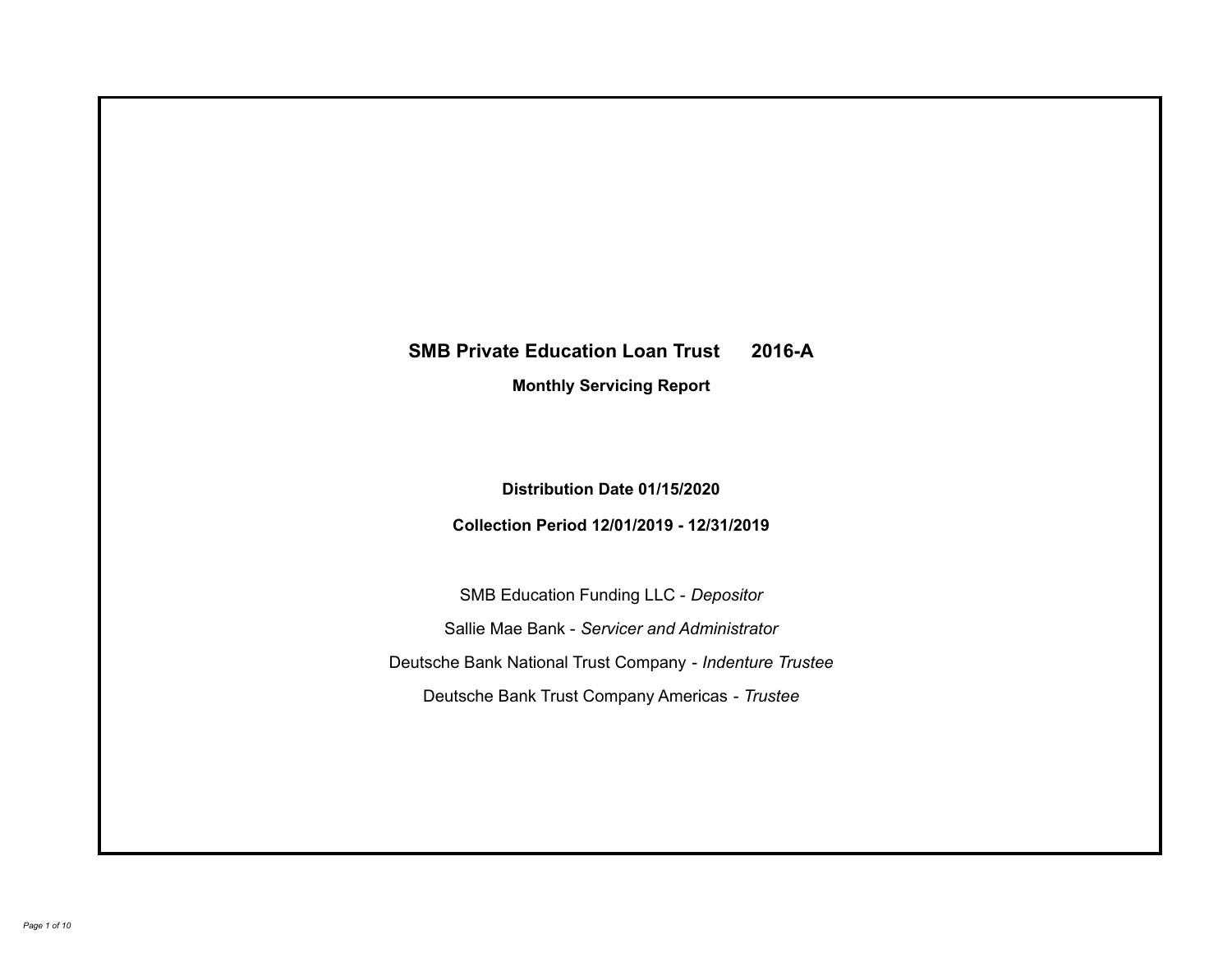| A           | <b>Student Loan Portfolio Characteristics</b>                  | <b>Settlement Date</b><br>05/26/2016 | 11/30/2019           | 12/31/2019           |
|-------------|----------------------------------------------------------------|--------------------------------------|----------------------|----------------------|
|             | <b>Principal Balance</b>                                       | \$585,861,635.84                     | \$358,177,175.41     | \$352,317,042.65     |
|             | Interest to be Capitalized Balance                             | 32,367,510.93                        | 17, 111, 268.02      | 15,391,215.79        |
|             | Pool Balance                                                   | \$618,229,146.77                     | \$375,288,443.43     | \$367,708,258.44     |
|             | Weighted Average Coupon (WAC)                                  |                                      |                      |                      |
|             | WAC1 (Contractual Interest Rate on the Loan)                   | 8.26%                                | 8.93%                | 9.02%                |
|             | WAC2 (Average of Applicable Interest Rate)                     | 8.23%                                | 8.85%                | 8.94%                |
|             | WAC3 (Average of Actual Interest Rate)                         | 8.16%                                | 8.77%                | 8.86%                |
|             | Weighted Average Remaining Term                                | 134.18                               | 125.68               | 125.56               |
|             | Number of Loans                                                | 53,959                               | 33,432               | 32,864               |
|             | Number of Borrowers                                            | 52,283                               | 32,237               | 31,691               |
|             | Pool Factor<br>Since Issued Total Constant Prepayment Rate (1) |                                      | 0.607037771<br>9.66% | 0.594776646<br>9.75% |
|             |                                                                |                                      |                      |                      |
| $\sf B$     | <b>Debt Securities</b><br><b>Cusip/Isin</b>                    | 12/16/2019                           |                      | 01/15/2020           |
|             | A <sub>2</sub> A<br>78449FAB7                                  | \$131,730,160.42                     |                      | \$128,443,977.95     |
|             | A2B<br>78449FAC5                                               | \$80,971,749.98                      |                      | \$78,951,802.96      |
|             | 78449FAD3<br>В                                                 | \$50,000,000.00                      |                      | \$50,000,000.00      |
|             |                                                                |                                      |                      |                      |
| $\mathsf C$ | <b>Certificates</b><br><b>Cusip/Isin</b>                       | 12/16/2019                           |                      | 01/15/2020           |
|             | 78449F101<br>Residual                                          | \$100,000.00                         |                      | \$100,000.00         |
|             |                                                                |                                      |                      |                      |
| D           | <b>Account Balances</b>                                        | 12/16/2019                           |                      | 01/15/2020           |
|             | Reserve Account Balance                                        | \$1,557,854.00                       |                      | \$1,557,854.00       |
|             |                                                                |                                      |                      |                      |
| E           | <b>Asset / Liability</b>                                       | 12/16/2019                           |                      | 01/15/2020           |
|             | Overcollateralization Percentage                               | 30.00%                               |                      | 30.00%               |
|             | Specified Overcollateralization Amount                         | \$112,586,533.03                     |                      | \$110,312,477.53     |
|             | Actual Overcollateralization Amount                            | \$112,586,533.03                     |                      | \$110,312,477.53     |

(1) For additional information, see 'Since Issued CPR Methodology' found on page 11 of this report.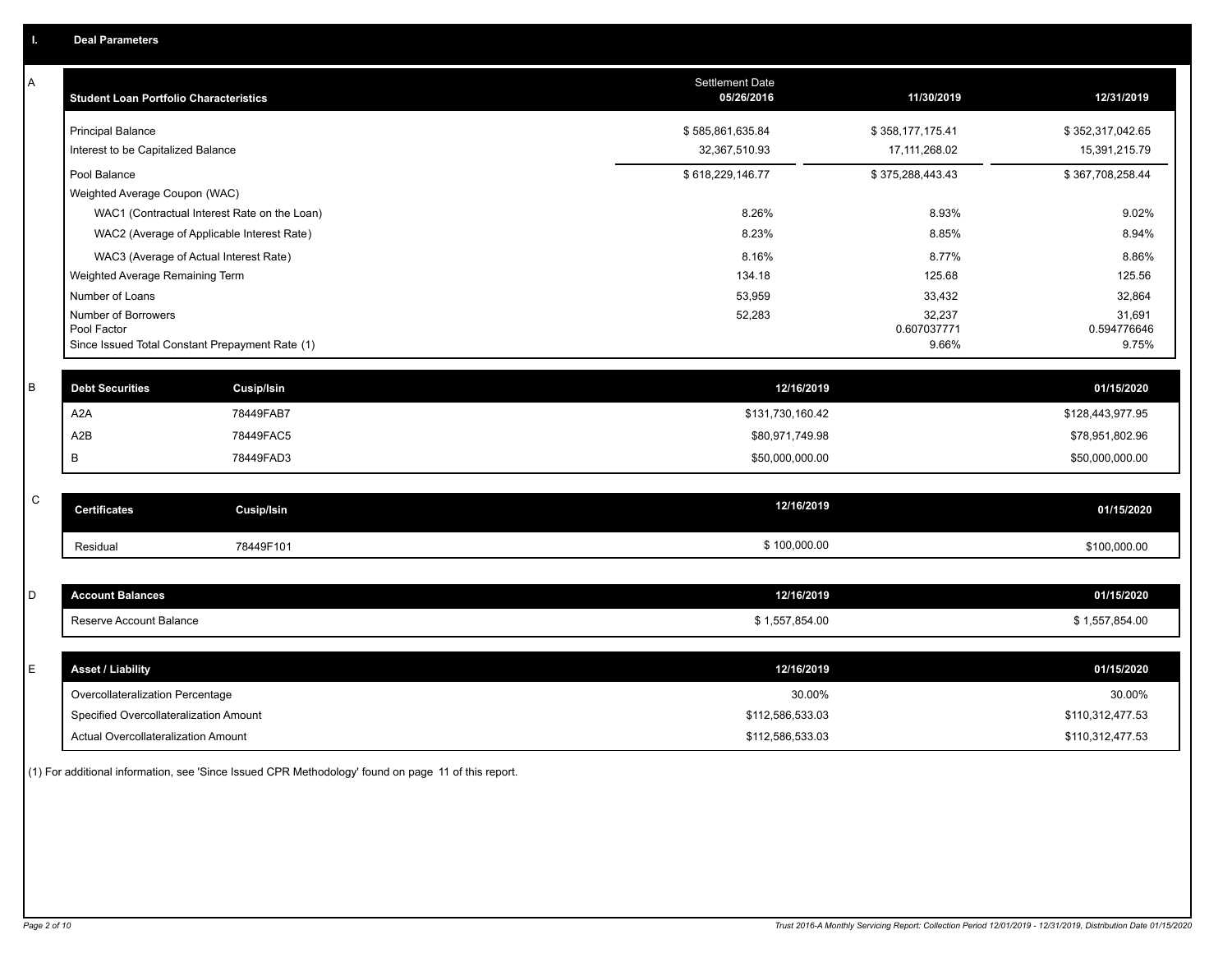## **II. 2016-A Trust Activity 12/01/2019 through 12/31/2019**

| <b>Borrower Principal</b><br>7,580,209.53<br>0.00<br><b>Consolidation Activity Principal</b><br>Seller Principal Reimbursement<br>54.02 |  |
|-----------------------------------------------------------------------------------------------------------------------------------------|--|
|                                                                                                                                         |  |
|                                                                                                                                         |  |
|                                                                                                                                         |  |
| Servicer Principal Reimbursement<br>0.00                                                                                                |  |
| 0.00<br>Delinquent Principal Purchases by Servicer                                                                                      |  |
| <b>Other Principal Deposits</b><br>60,027.36                                                                                            |  |
| \$7,640,290.91<br><b>Total Principal Receipts</b>                                                                                       |  |
| B<br><b>Student Loan Interest Receipts</b>                                                                                              |  |
| Borrower Interest<br>1,963,465.67                                                                                                       |  |
| <b>Consolidation Activity Interest</b><br>0.00                                                                                          |  |
| 0.00<br>Seller Interest Reimbursement                                                                                                   |  |
| 0.00<br>Servicer Interest Reimbursement                                                                                                 |  |
| 0.00<br>Delinquent Interest Purchases by Servicer                                                                                       |  |
| 3,743.70<br><b>Other Interest Deposits</b>                                                                                              |  |
| \$1,967,209.37<br><b>Total Interest Receipts</b>                                                                                        |  |
| C<br><b>Recoveries on Realized Losses</b><br>\$119,883.28                                                                               |  |
| D<br><b>Investment Income</b><br>\$13,399.89                                                                                            |  |
| Ε<br><b>Funds Borrowed from Next Collection Period</b><br>\$0.00                                                                        |  |
| F<br>\$0.00<br><b>Funds Repaid from Prior Collection Period</b>                                                                         |  |
| G<br>\$0.00<br>Loan Sale or Purchase Proceeds                                                                                           |  |
| \$0.00<br>н<br>Initial Deposits to Distribution Account                                                                                 |  |
| <b>Excess Transferred from Other Accounts</b><br>\$0.00                                                                                 |  |
| \$0.00<br>J<br><b>Borrower Benefit Reimbursements</b>                                                                                   |  |
| Κ<br><b>Other Deposits</b><br>\$0.00                                                                                                    |  |
| L<br><b>Other Fees Collected</b><br>\$0.00                                                                                              |  |
| М<br><b>AVAILABLE FUNDS</b><br>\$9,740,783.45                                                                                           |  |
| N<br>Non-Cash Principal Activity During Collection Period<br>\$1,780,158.15                                                             |  |
| Aggregate Purchased Amounts by the Depositor, Servicer or Seller<br>O<br>\$63,771.06                                                    |  |
| P<br>\$0.00<br>Aggregate Loan Substitutions                                                                                             |  |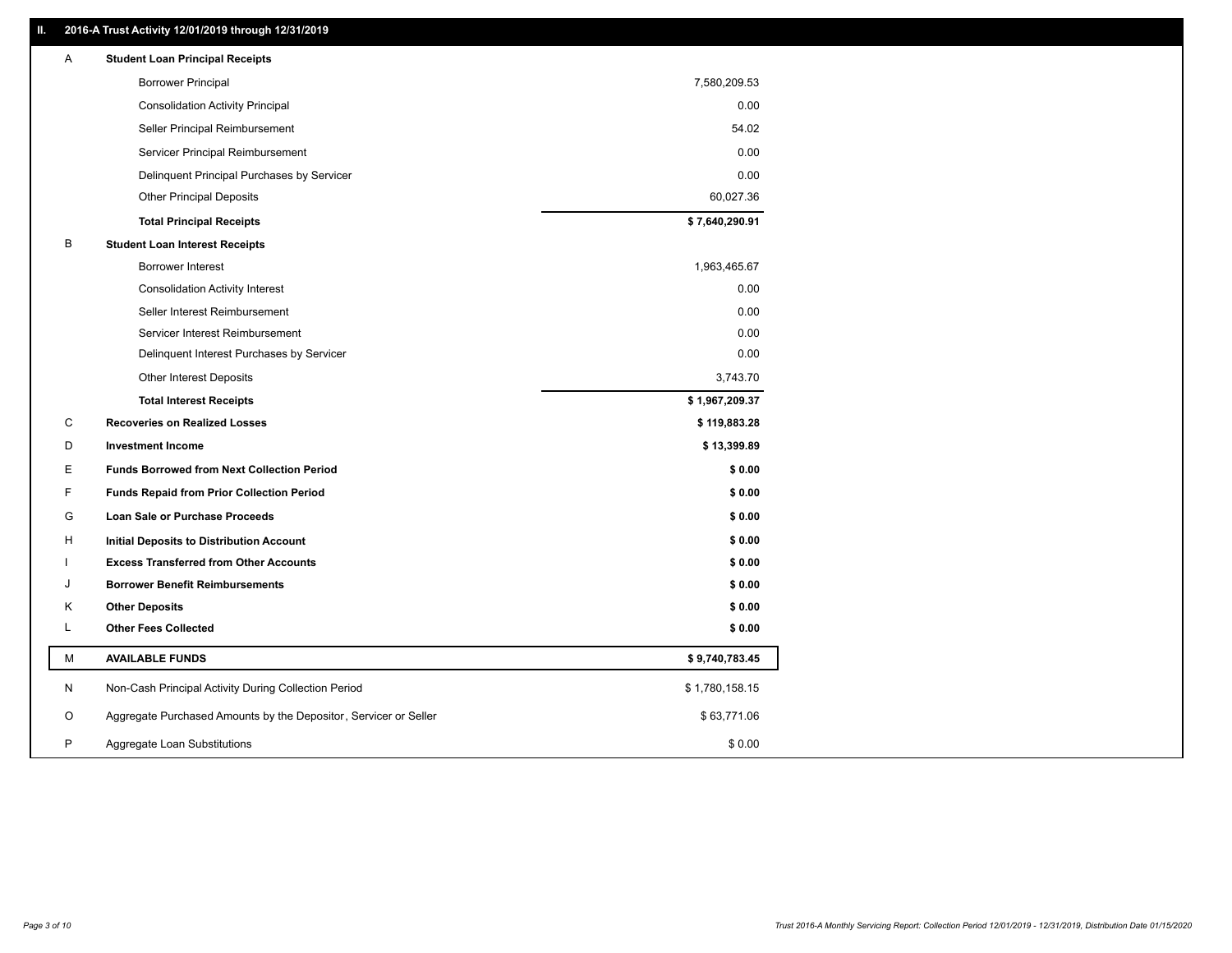|                   |                       |                          |            |                                                           | <b>Loans by Repayment Status</b> |                            |                          |         |                                                           |                |                            |
|-------------------|-----------------------|--------------------------|------------|-----------------------------------------------------------|----------------------------------|----------------------------|--------------------------|---------|-----------------------------------------------------------|----------------|----------------------------|
|                   |                       |                          | 12/31/2019 |                                                           |                                  |                            | 11/30/2019               |         |                                                           |                |                            |
|                   |                       | <b>Wtd Avg</b><br>Coupon | # Loans    | Principal and<br><b>Interest Accrued</b><br>to Capitalize | % of Principal                   | % of Loans in<br>Repay (1) | <b>Wtd Avg</b><br>Coupon | # Loans | Principal and<br><b>Interest Accrued</b><br>to Capitalize | % of Principal | % of Loans in<br>Repay (1) |
| INTERIM:          | IN SCHOOL             | 10.21%                   | 1,346      | \$21,355,144.11                                           | 5.808%                           | $-$ %                      | 10.11%                   | 1,422   | \$22,386,057.28                                           | 5.965%         | $-$ %                      |
|                   | GRACE                 | 10.14%                   | 360        | \$5,500,347.80                                            | 1.496%                           | $-$ %                      | 9.96%                    | 535     | \$8,432,722.54                                            | 2.247%         | $-$ %                      |
|                   | <b>DEFERMENT</b>      | 9.78%                    | 1,864      | \$23,688,621.79                                           | 6.442%                           | $-$ %                      | 9.71%                    | 1,953   | \$24,812,558.37                                           | 6.612%         | $-$ %                      |
| <b>REPAYMENT:</b> | <b>CURRENT</b>        | 8.65%                    | 27,307     | \$289,906,749.22                                          | 78.842%                          | 91.406%                    | 8.54%                    | 27,598  | \$293,399,479.38                                          | 78.180%        | 91.786%                    |
|                   | 31-60 DAYS DELINQUENT | 8.94%                    | 553        | \$7,416,725.70                                            | 2.017%                           | 2.338%                     | 8.88%                    | 513     | \$6,443,175.55                                            | 1.717%         | 2.016%                     |
|                   | 61-90 DAYS DELINQUENT | 8.11%                    | 237        | \$3,185,881.46                                            | 0.866%                           | 1.004%                     | 7.99%                    | 214     | \$3,169,435.77                                            | 0.845%         | 0.992%                     |
|                   | > 90 DAYS DELINQUENT  | 9.51%                    | 142        | \$2,105,753.25                                            | 0.573%                           | 0.664%                     | 9.40%                    | 118     | \$1,768,283.12                                            | 0.471%         | 0.553%                     |
|                   | FORBEARANCE           | 9.10%                    | 1,055      | \$14,549,035.11                                           | 3.957%                           | 4.587%                     | 8.90%                    | 1,079   | \$14,876,731.42                                           | 3.964%         | 4.654%                     |
| <b>TOTAL</b>      |                       |                          | 32,864     | \$367,708,258.44                                          | 100.00%                          | 100.00%                    |                          | 33,432  | \$375,288,443.43                                          | 100.00%        | 100.00%                    |

Percentages may not total 100% due to rounding \*

1 Loans classified in "Repayment" include any loan for which interim interest only, \$25 fixed payments or full principal and interest payments are due.

|                         | <b>Loans by Borrower Status</b>                                                                                              |                          |         |                                                           |                |                                |                          |         |                                                           |                |                                |
|-------------------------|------------------------------------------------------------------------------------------------------------------------------|--------------------------|---------|-----------------------------------------------------------|----------------|--------------------------------|--------------------------|---------|-----------------------------------------------------------|----------------|--------------------------------|
|                         |                                                                                                                              |                          |         | 12/31/2019                                                |                |                                | 11/30/2019               |         |                                                           |                |                                |
|                         |                                                                                                                              | <b>Wtd Avg</b><br>Coupon | # Loans | Principal and<br><b>Interest Accrued</b><br>to Capitalize | % of Principal | % of Loans in<br>P&I Repay (2) | <b>Wtd Avg</b><br>Coupon | # Loans | Principal and<br><b>Interest Accrued</b><br>to Capitalize | % of Principal | % of Loans in<br>P&I Repay (2) |
| INTERIM:                | IN SCHOOL                                                                                                                    | 9.76%                    | 2,681   | \$40,844,278.81                                           | 11.108%        | $-$ %                          | 9.66%                    | 2,824   | \$42,784,352.21                                           | 11.400%        | $-$ %                          |
|                         | GRACE                                                                                                                        | 9.69%                    | 694     | \$10,457,998.78                                           | 2.844%         | $-$ %                          | 9.48%                    | 1,124   | \$17,450,660.20                                           | 4.650%         | $-$ %                          |
|                         | <b>DEFERMENT</b>                                                                                                             | 9.37%                    | 3,577   | \$45,612,024.63                                           | 12.404%        | $-$ %                          | 9.30%                    | 3,742   | \$47,483,942.11                                           | 12.653%        | $-$ %                          |
| P&I REPAYMENT:          | <b>CURRENT</b>                                                                                                               | 8.57%                    | 23,963  | \$244,181,994.41                                          | 66.406%        | 90.173%                        | 8.45%                    | 23,841  | \$241,669,143.72                                          | 64.396%        | 90.320%                        |
|                         | 31-60 DAYS DELINQUENT                                                                                                        | 8.86%                    | 520     | \$6,815,019.18                                            | 1.853%         | 2.517%                         | 8.83%                    | 494     | \$6,108,081.83                                            | 1.628%         | 2.283%                         |
|                         | 61-90 DAYS DELINQUENT                                                                                                        | 8.11%                    | 234     | \$3,155,347.73                                            | 0.858%         | 1.165%                         | 7.97%                    | 212     | \$3,152,511.23                                            | 0.840%         | 1.178%                         |
|                         | > 90 DAYS DELINQUENT                                                                                                         | 9.51%                    | 140     | \$2,092,559.79                                            | 0.569%         | 0.773%                         | 9.40%                    | 116     | \$1,763,020.71                                            | 0.470%         | 0.659%                         |
|                         | FORBEARANCE                                                                                                                  | 9.10%                    | 1,055   | \$14,549,035.11                                           | 3.957%         | 5.373%                         | 8.90%                    | 1,079   | \$14,876,731.42                                           | 3.964%         | 5.560%                         |
| <b>TOTAL</b><br>$\star$ | Percentages may not total 100% due to rounding                                                                               |                          | 32,864  | \$367,708,258.44                                          | 100.00%        | 100.00%                        |                          | 33,432  | \$375,288,443.43                                          | 100.00%        | 100.00%                        |
|                         | 2 Loans classified in "P&I Repayment" includes only those loans for which scheduled principal and interest payments are due. |                          |         |                                                           |                |                                |                          |         |                                                           |                |                                |

WAC reflects WAC3 To conform with company standard reporting these sections now include Princial and Interest Accrued to Capitalize .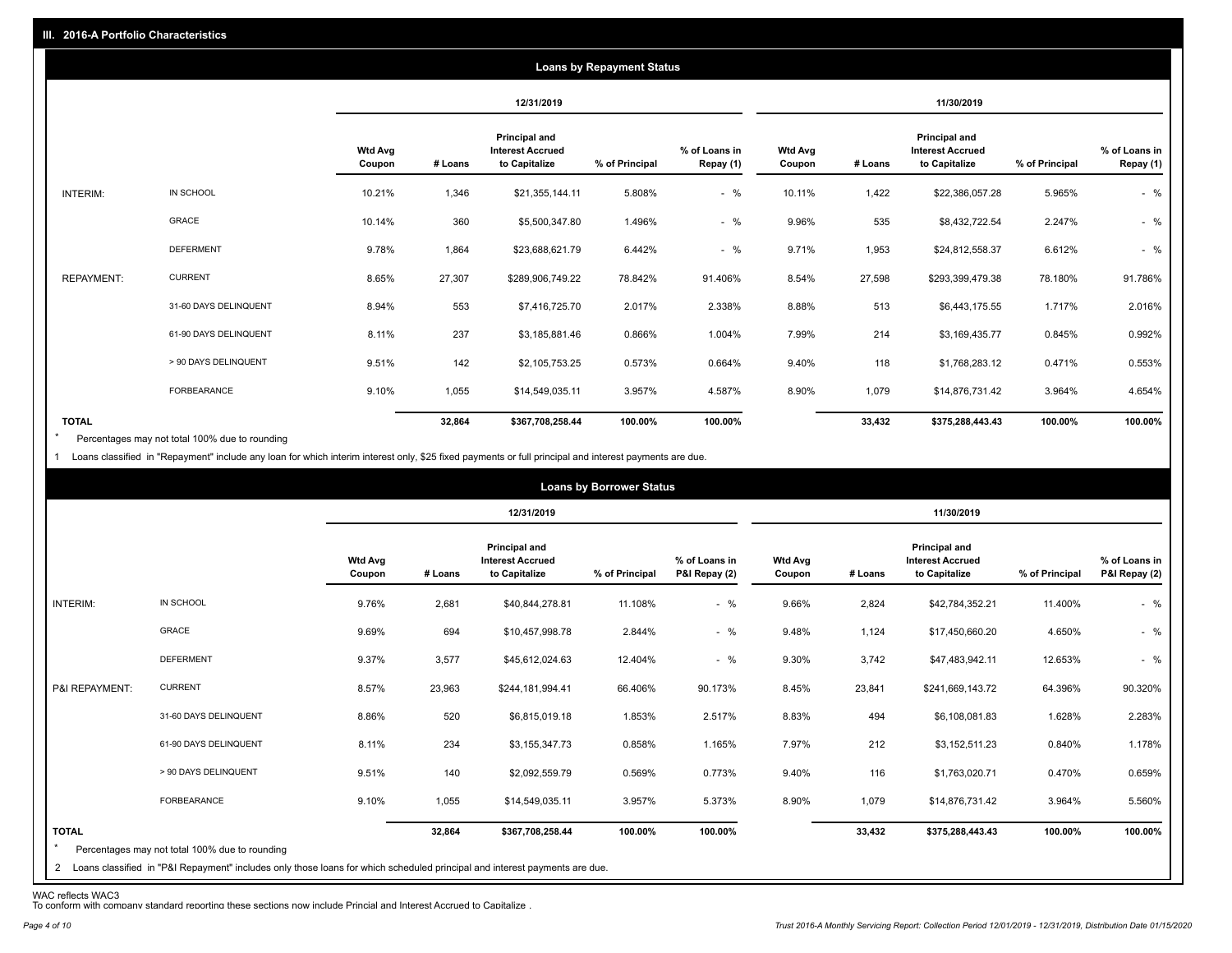|                                                                                                  | 12/31/2019       | 11/30/2019       |  |
|--------------------------------------------------------------------------------------------------|------------------|------------------|--|
| Pool Balance                                                                                     | \$367,708,258.44 | \$375,288,443.43 |  |
| Total # Loans                                                                                    | 32,864           | 33,432           |  |
| Total # Borrowers                                                                                | 31,691           | 32,237           |  |
| Weighted Average Coupon                                                                          | 8.94%            | 8.85%            |  |
| Weighted Average Remaining Term                                                                  | 125.56           | 125.68           |  |
| Percent of Pool - Cosigned                                                                       | 93.0%            | 93.0%            |  |
| Percent of Pool - Non Cosigned                                                                   | 7.0%             | 7.0%             |  |
| Borrower Interest Accrued for Period                                                             | \$2,632,226.37   | \$2,592,715.72   |  |
| <b>Outstanding Borrower Interest Accrued</b>                                                     | \$17,970,017.88  | \$19,637,401.31  |  |
| Gross Principal Realized Loss - Periodic *                                                       | \$495,295.36     | \$635,879.42     |  |
| Gross Principal Realized Loss - Cumulative *                                                     | \$19,085,125.80  | \$18,589,830.44  |  |
| Recoveries on Realized Losses - Periodic                                                         | \$119,883.28     | \$63,068.49      |  |
| Recoveries on Realized Losses - Cumulative                                                       | \$2,940,005.80   | \$2,820,122.52   |  |
| Net Losses - Periodic                                                                            | \$375,412.08     | \$572,810.93     |  |
| Net Losses - Cumulative                                                                          | \$16,145,120.00  | \$15,769,707.92  |  |
| Non-Cash Principal Activity - Capitalized Interest                                               | \$2,278,525.63   | \$3,863,451.96   |  |
| Since Issued Total Constant Prepayment Rate (CPR) (1)                                            | 9.75%            | 9.66%            |  |
| <b>Loan Substitutions</b>                                                                        | \$0.00           | \$0.00           |  |
| <b>Cumulative Loan Substitutions</b>                                                             | \$0.00           | \$0.00           |  |
| <b>Unpaid Servicing Fees</b>                                                                     | \$0.00           | \$0.00           |  |
| <b>Unpaid Administration Fees</b>                                                                | \$0.00           | \$0.00           |  |
| <b>Unpaid Carryover Servicing Fees</b>                                                           | \$0.00           | \$0.00           |  |
| Note Interest Shortfall                                                                          | \$0.00           | \$0.00           |  |
| Loans in Modification                                                                            | \$29,547,699.77  | \$29,526,076.94  |  |
| % of Loans in Modification as a % of Loans in Repayment (P&I)                                    | 11.53%           | 11.68%           |  |
|                                                                                                  |                  |                  |  |
| % Annualized Gross Principal Realized Loss - Periodic as a %<br>of Loans in Repayment (P&I) * 12 | 2.32%            | 3.02%            |  |
| % Gross Principal Realized Loss - Cumulative as a % of<br>Original Pool Balance                  | 3.09%            | 3.01%            |  |

\* In accordance with the Servicer's current policies and procedures, after September 1, 2017 loans subject to bankruptcy claims generally will not be reported as a charged- off unless and until they are delinquent for 120

(1) For additional information, see 'Since Issued CPR Methodology' found on page 11 of this report.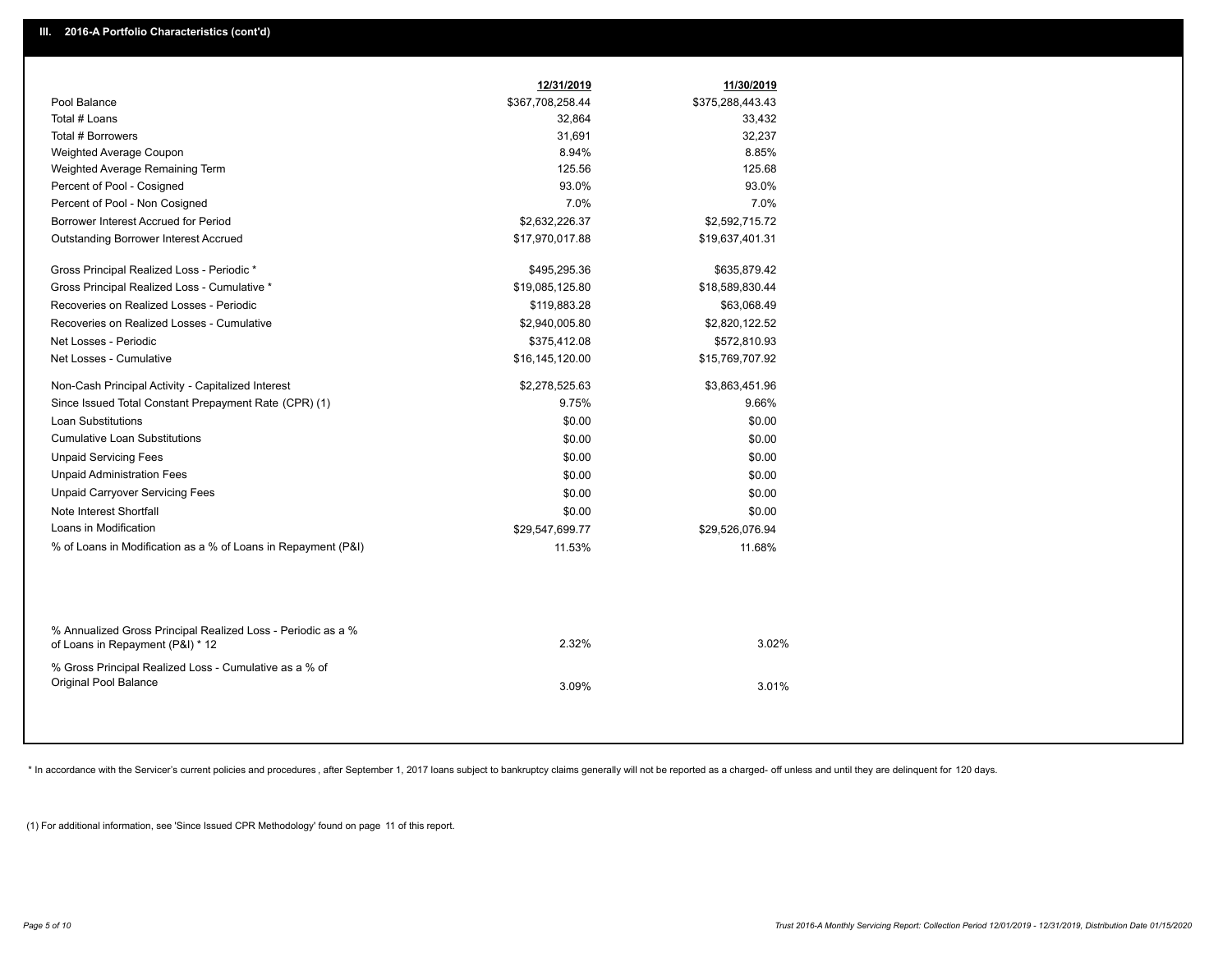#### **Loan Program**  A

|                                    | Weighted<br><b>Average Coupon</b> | # LOANS | <b>\$ AMOUNT</b> | $%$ *     |
|------------------------------------|-----------------------------------|---------|------------------|-----------|
| - Smart Option Interest-Only Loans | 7.98%                             | 7.226   | \$57,926,911.81  | 15.753%   |
| - Smart Option Fixed Pay Loans     | 8.87%                             | 8,822   | \$117,368,013.29 | 31.919%   |
| - Smart Option Deferred Loans      | 9.12%                             | 16.816  | \$192,413,333.34 | 52.328%   |
| - Other Loan Programs              | $0.00\%$                          | 0       | \$0.00           | $0.000\%$ |
| <b>Total</b>                       | 8.86%                             | 32,864  | \$367,708,258.44 | 100.000%  |

\* Percentages may not total 100% due to rounding

B

C

**Index Type**

|                       | Weighted<br><b>Average Coupon</b> | # LOANS | <b>\$ AMOUNT</b> | $%$ *     |
|-----------------------|-----------------------------------|---------|------------------|-----------|
| - Fixed Rate Loans    | 7.55%                             | 7.140   | \$91,449,923.17  | 24.870%   |
| - LIBOR Indexed Loans | 9.30%                             | 25,724  | \$276,258,335.27 | 75.130%   |
| - Other Index Rates   | $0.00\%$                          | O       | \$0.00           | $0.000\%$ |
| Total                 | 8.86%                             | 32,864  | \$367,708,258.44 | 100.000%  |

\* Percentages may not total 100% due to rounding

## **Weighted Average Recent FICO**

| (2)<br>Wtd Avg Recent FICO Band | # LOANS | <b>\$ AMOUNT</b> | $%$ *    |
|---------------------------------|---------|------------------|----------|
| 0 - 639                         | 2,954   | \$32,660,898.45  | 8.882%   |
| 640 - 669                       | 2.129   | \$23,010,036.72  | 6.258%   |
| 670 - 699                       | 3,460   | \$40,375,305.08  | 10.980%  |
| 700 - 739                       | 6,844   | \$79,566,433.84  | 21.638%  |
| $740 +$                         | 17,476  | \$192,091,194.88 | 52.240%  |
| N/A <sup>(1)</sup>              |         | \$4,389.47       | 0.001%   |
| <b>Total</b>                    | 32,864  | \$367,708,258.44 | 100.000% |
|                                 |         |                  |          |

WAC reflects WAC3

To conform with company standard reporting these sections now include Princial and Interest Accrued to Capitalize .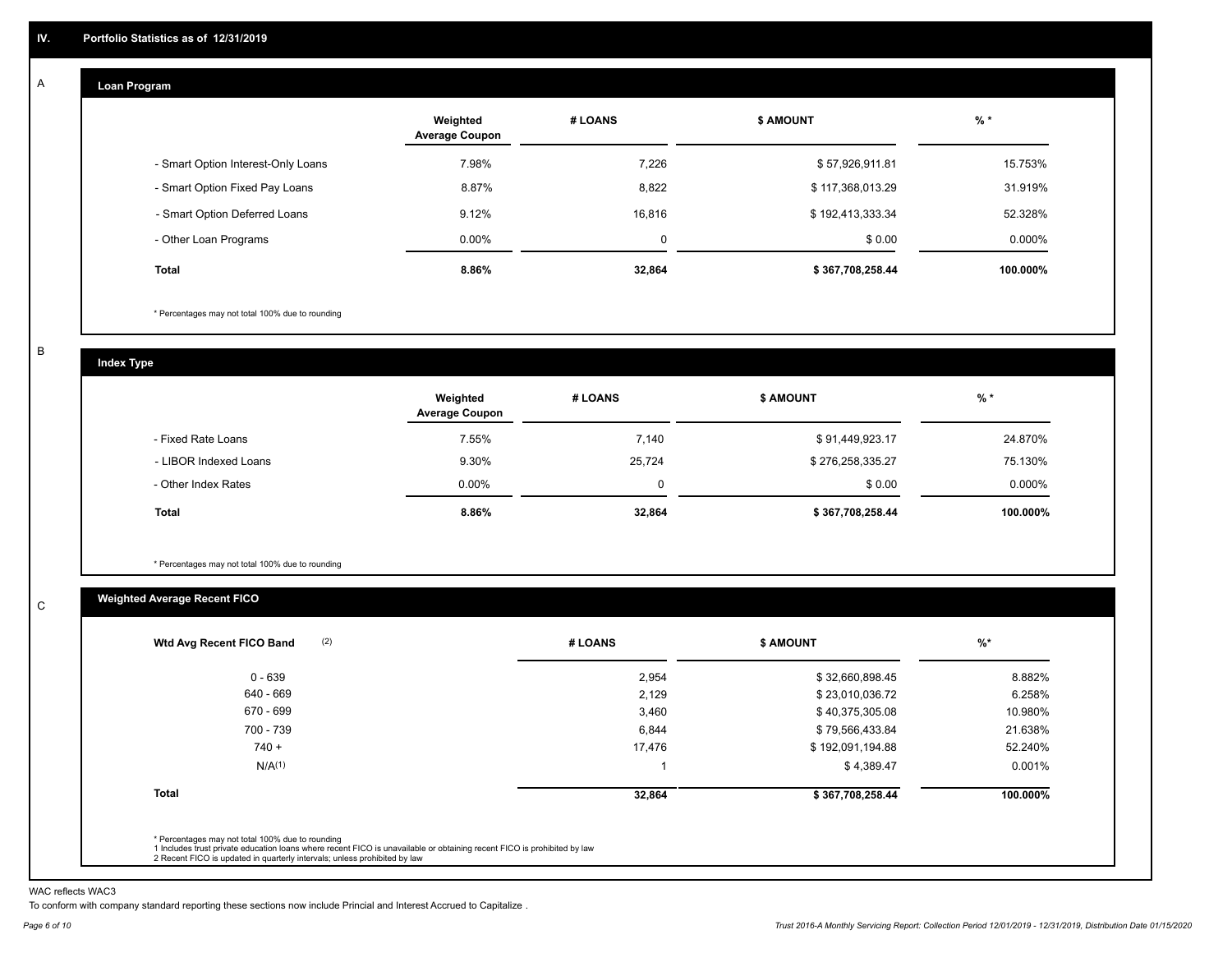| V. | 2016-A Reserve Account, Principal Distribution, and R-2 Certificate Calculations        |                  |  |
|----|-----------------------------------------------------------------------------------------|------------------|--|
| А. | <b>Reserve Account</b>                                                                  |                  |  |
|    | Specified Reserve Account Balance                                                       | \$1,557,854.00   |  |
|    | Actual Reserve Account Balance                                                          | \$1,557,854.00   |  |
| В. | <b>Principal Distribution Amount</b>                                                    |                  |  |
|    | i.<br>Class A Notes Outstanding                                                         | \$212,701,910.40 |  |
|    | Pool Balance<br>ii.                                                                     | \$367,708,258.44 |  |
|    | First Priority Principal Distribution Amount (i - ii)<br>iii.                           | \$0.00           |  |
|    | Class A and B Notes Outstanding<br>iv.                                                  | \$262,701,910.40 |  |
|    | First Priority Principal Distribution Amount<br>ν.                                      | \$0.00           |  |
|    | Pool Balance<br>vi.                                                                     | \$367,708,258.44 |  |
|    | Specified Overcollateralization Amount<br>vii.                                          | \$110,312,477.53 |  |
|    | Regular Principal Distribution Amount (if (iv > 0, (iv - v) - (vi - vii))<br>viii.      | \$5,306,129.49   |  |
|    | Pool Balance<br>ix.                                                                     | \$367,708,258.44 |  |
|    | 10% of Initial Pool Balance<br>Х.                                                       | \$61,822,914.68  |  |
|    | <b>First Priority Principal Distribution Amount</b><br>xi.                              | \$0.00           |  |
|    | Regular Principal Distribution Amount<br>xii.                                           | \$5,306,129.49   |  |
|    | Available Funds (after payment of waterfall items A through I)<br>xiii.                 | \$3,495,340.56   |  |
|    | Additional Principal Distribution Amount (if(vi <= x,min(xiii, vi - xi - xii)))<br>xiv. | \$0.00           |  |
| c. | R-2 Certificate                                                                         |                  |  |
|    | <b>Previous Notional Balance</b>                                                        | \$37,490,591.00  |  |
|    | Shortfall of Principal                                                                  | \$0.00           |  |
|    | Shortfall of Interest                                                                   | \$0.00           |  |
|    | <b>Current Notional Balance</b>                                                         | \$37,490,591.00  |  |
|    | Excess Distribution Allocated (1)                                                       | \$985,695.89     |  |
|    |                                                                                         |                  |  |
|    |                                                                                         |                  |  |

1. Until the notional amount of the R-2 Certificate is reduced to zero and if there is excess cash through the distribution available it will be distributed to the R-2 Certificate, otherwise the amount will be zero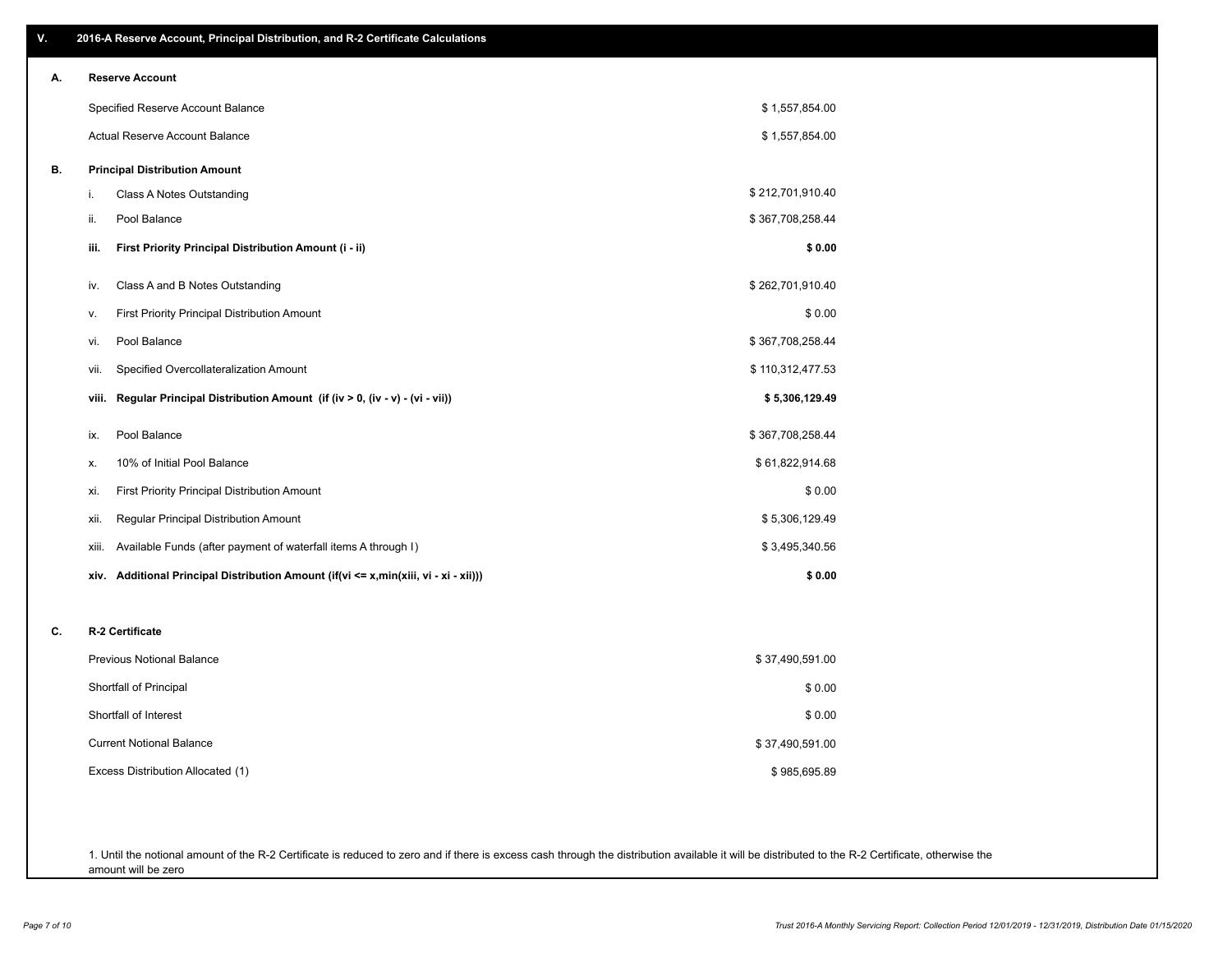|                                                               | Paid           | <b>Funds Balance</b> |
|---------------------------------------------------------------|----------------|----------------------|
| <b>Total Available Funds</b>                                  |                | \$9,740,783.45       |
| <b>Trustee Fees</b><br>A                                      | \$0.00         | \$9,740,783.45       |
| В<br><b>Servicing Fees</b>                                    | \$239,324.43   | \$9,501,459.02       |
| C<br>i. Administration Fees                                   | \$8,333.00     | \$9,493,126.02       |
| ii. Unreimbursed Administrator Advances plus any Unpaid       | \$0.00         | \$9,493,126.02       |
| <b>Class A Noteholders Interest Distribution Amount</b><br>D  | \$514,999.72   | \$8,978,126.30       |
| Е<br>First Priority Principal Payment                         | \$0.00         | \$8,978,126.30       |
| <b>Class B Noteholders Interest Distribution Amount</b><br>F. | \$176,656.25   | \$8,801,470.05       |
| <b>Reinstatement Reserve Account</b><br>G                     | \$0.00         | \$8,801,470.05       |
| H<br><b>Regular Principal Distribution</b>                    | \$5,306,129.49 | \$3,495,340.56       |
| <b>Carryover Servicing Fees</b>                               | \$0.00         | \$3,495,340.56       |
| Additional Principal Distribution Amount<br>J                 | \$0.00         | \$3,495,340.56       |
| Unpaid Expenses of Trustee<br>Κ                               | \$0.00         | \$3,495,340.56       |
| Unpaid Expenses of Administrator<br>L                         | \$0.00         | \$3,495,340.56       |
| M<br>i. Remaining Funds to the R-1 Certificateholder(s)       | \$2,509,644.67 | \$985,695.89         |
| ii. Remaining Funds to the R-2 Certificateholder(s)           | \$985.695.89   | \$0.00               |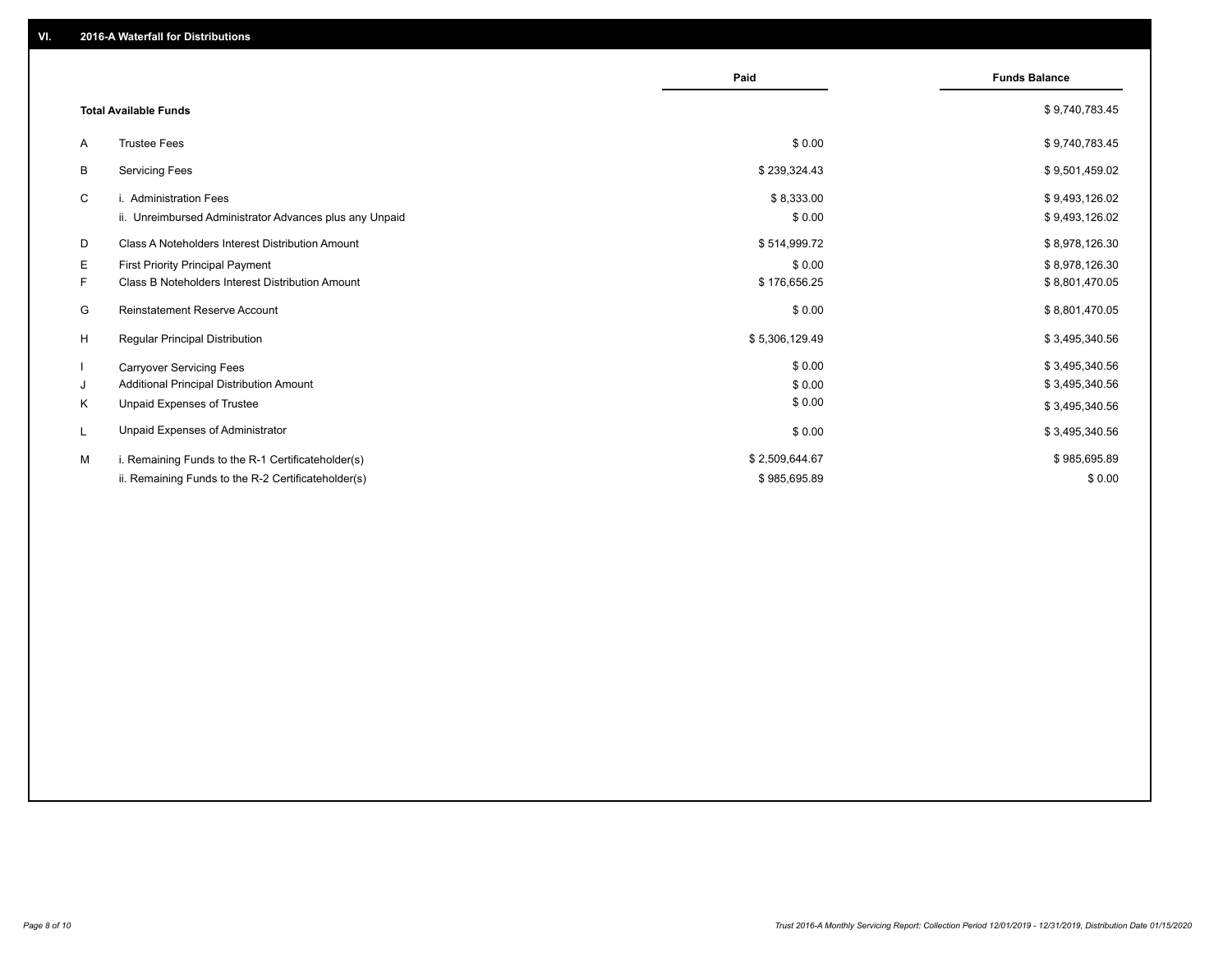| <b>Distribution Amounts</b>                                |                         |                         |                         |
|------------------------------------------------------------|-------------------------|-------------------------|-------------------------|
|                                                            | A <sub>2</sub> A        | A <sub>2</sub> B        | в                       |
| Cusip/Isin                                                 | 78449FAB7               | 78449FAC5               | 78449FAD3               |
| <b>Beginning Balance</b>                                   | \$131,730,160.42        | \$80,971,749.98         | \$50,000,000.00         |
| Index                                                      | <b>FIXED</b>            | <b>LIBOR</b>            | <b>LIBOR</b>            |
| Spread/Fixed Rate                                          | 2.70%                   | 1.50%                   | 2.50%                   |
| Record Date (Days Prior to Distribution)                   | 1 NEW YORK BUSINESS DAY | 1 NEW YORK BUSINESS DAY | 1 NEW YORK BUSINESS DAY |
| <b>Accrual Period Begin</b>                                | 12/15/2019              | 12/16/2019              | 12/16/2019              |
| <b>Accrual Period End</b>                                  | 1/15/2020               | 1/15/2020               | 1/15/2020               |
| Daycount Fraction                                          | 0.08333333              | 0.08333333              | 0.08333333              |
| Interest Rate*                                             | 2.70000%                | 3.23975%                | 4.23975%                |
| <b>Accrued Interest Factor</b>                             | 0.002250000             | 0.002699792             | 0.003533125             |
| <b>Current Interest Due</b>                                | \$296,392.86            | \$218,606.86            | \$176,656.25            |
| Interest Shortfall from Prior Period Plus Accrued Interest | $\mathsf{\$}$ -         | $\mathsf{\$}$ -         | $$ -$                   |
| <b>Total Interest Due</b>                                  | \$296,392.86            | \$218,606.86            | \$176,656.25            |
| <b>Interest Paid</b>                                       | \$296,392.86            | \$218,606.86            | \$176,656.25            |
| <b>Interest Shortfall</b>                                  | $\mathsf{\$}$ -         | $$ -$                   | $$ -$                   |
| <b>Principal Paid</b>                                      | \$3,286,182.47          | \$2,019,947.02          | $$ -$                   |
| <b>Ending Principal Balance</b>                            | \$128,443,977.95        | \$78,951,802.96         | \$50,000,000.00         |
| Paydown Factor                                             | 0.015074232             | 0.015074231             | 0.000000000             |
| <b>Ending Balance Factor</b>                               | 0.589192559             | 0.589192559             | 1.000000000             |

\* Pay rates for Current Distribution. For the interest rates applicable to the next distribution date, please see https://www.salliemae.com/about/investors/data/SMBabrate.txt.

**VII. 2016-A Distributions**